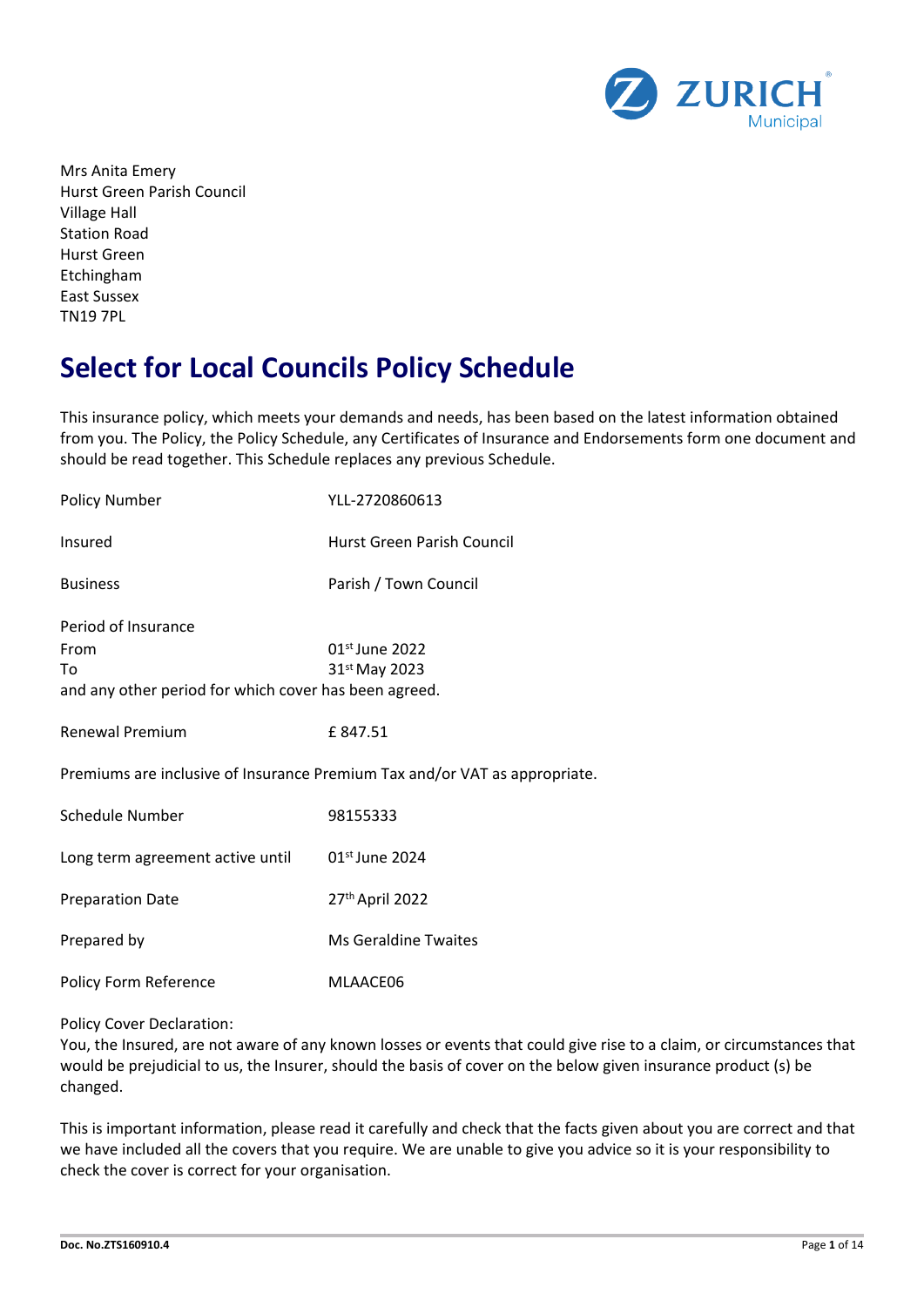

# Important information

## **Taking reasonable care**

We require that you take reasonable care in managing your activities. Where appropriate this requires you to do the following:

- Keep written risk assessments for your key activities
- Keep written records of your staff and volunteer training. For example, manual handling training, or for use of tools and machinery
- Abide by any rules, guidelines or advice that is given to you by any relevant authority, such as a Local Authority, or the Health and Safety Executive

We want you to be confident about your insurance and understand what is required of you. Please contact us if you have any questions relating to the above.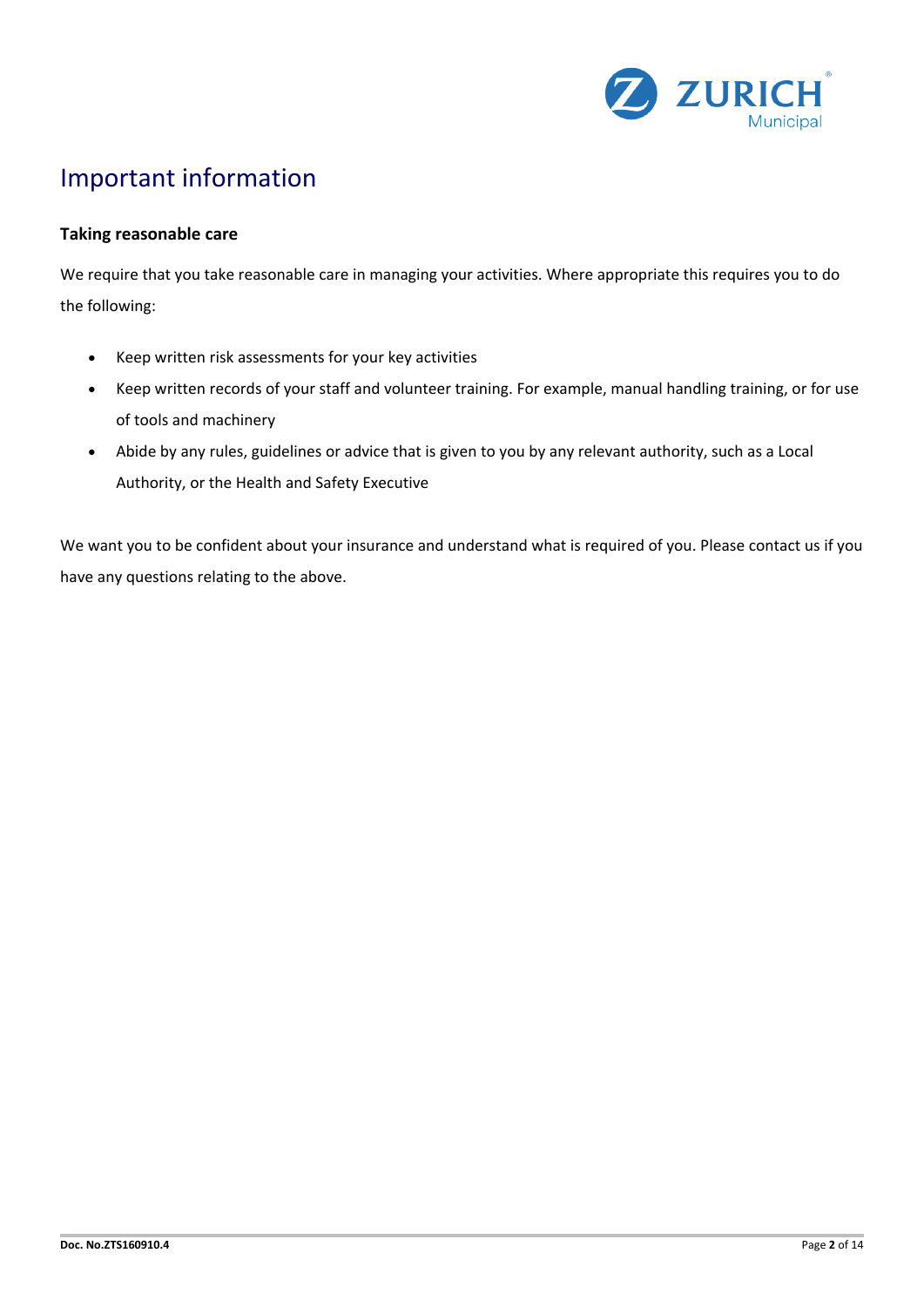

# Lines of Cover applying

### **Part A – Material Damage**

### **Table Headings**

| Contents (a) | Furniture, fixtures, fittings and tenants improvements                                                                         |
|--------------|--------------------------------------------------------------------------------------------------------------------------------|
| Contents (b) | Other contents and consumable stock not specified below including printed books and<br>unused stationery                       |
| Contents (c) | Computer equipment, other office equipment and sports equipment                                                                |
| Contents (d) | Televisions, audio-visual and photographic equipment (excluding videos), beer, wine,<br>spirits, tools and gardening equipment |
| Contents (e) | Tobacco                                                                                                                        |
| Contents (f) | Camcorders, videos and gaming machines                                                                                         |
| Contents (g) | Civic Regalia                                                                                                                  |

**Sums Insured**

| <b>Premises Address</b> | <b>Buildings</b> | Loss of | <b>Contents</b> | <b>Contents</b> | <b>Contents</b> | <b>Contents</b> | <b>Contents</b> | <b>Contents</b> | <b>Contents</b> |
|-------------------------|------------------|---------|-----------------|-----------------|-----------------|-----------------|-----------------|-----------------|-----------------|
|                         | Sum Insured      | Rent    | (a)             | (b)             | (c)             | (d)             | (e)             |                 | (g)             |
| 1. Church               | £664,465.02      | N/A     | £0.00           | £0.00           | £0.00           | £0.00           | £0.00           | £0.00           | £0.00           |
| Site, Church of Our     |                  |         |                 |                 |                 |                 |                 |                 |                 |
| Lady, Hurst Green,      |                  |         |                 |                 |                 |                 |                 |                 |                 |
| Hurst Green,            |                  |         |                 |                 |                 |                 |                 |                 |                 |
| Etchingham, East        |                  |         |                 |                 |                 |                 |                 |                 |                 |
| Sussex, TN19 7PL        |                  |         |                 |                 |                 |                 |                 |                 |                 |

### **For Premises:** 1

## **Insured Perils applicable to Material Damage : 1-13, 15 & 16**

### **Excesses Applicable to Premises**

| The following Excesses apply to each and every loss arising in respect of each and every separate premises: |      |
|-------------------------------------------------------------------------------------------------------------|------|
| <b>Accidental Damage</b>                                                                                    | £100 |
| <b>Theft</b>                                                                                                | £100 |
| Riot civil commotion and Malicious Persons                                                                  | £250 |
| Storm or Flood                                                                                              | £250 |
| Escape of Water                                                                                             | £250 |
| <b>Falling Trees or Branches</b>                                                                            | £250 |
|                                                                                                             |      |

**Operative Endorsements:** 1, 2, 3, 5, 6, 7, 8 & 9 (please refer to the Endorsement section of the policy wording)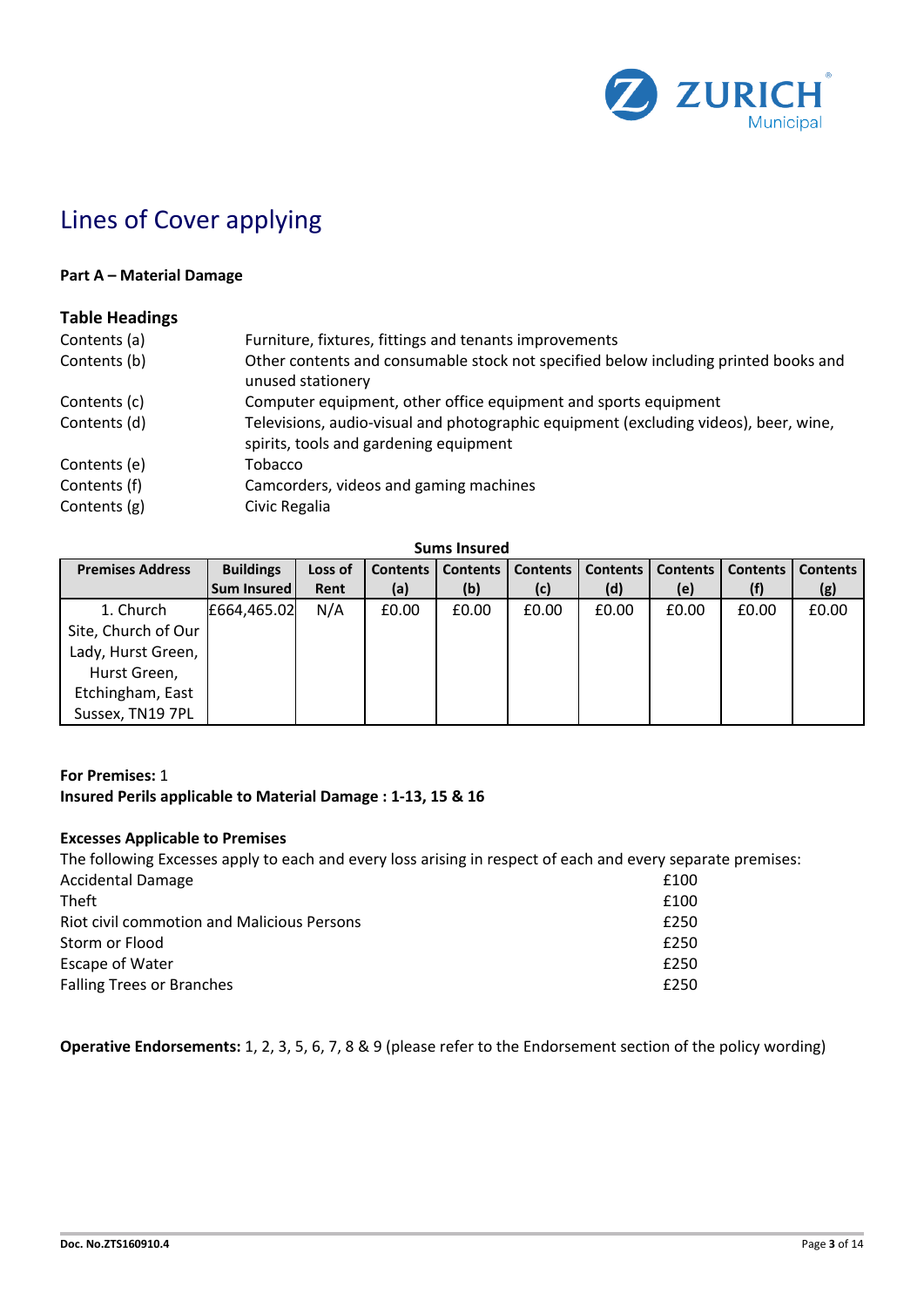

| Part C - All Risks    |                                                                                                                                |
|-----------------------|--------------------------------------------------------------------------------------------------------------------------------|
| <b>Table Headings</b> |                                                                                                                                |
| Contents (a)          | Furniture, fixtures, fittings and tenants improvements                                                                         |
| Contents (b)          | Other Contents and consumable stock not specified below including printed books and<br>unused stationery                       |
| Contents (c)          | Computer Equipment, other office equipment and sports equipment                                                                |
| Contents (d)          | Televisions, audio-visual and photographic equipment (excluding videos), beer, wine,<br>spirits, tools and gardening equipment |
| Contents (e)          | Tobacco                                                                                                                        |
| Contents (f)          | Camcorders, videos and gaming machines                                                                                         |
| Contents (g)          | Civic Regalia                                                                                                                  |

## **Additional Items:**

Where no premises address is shown, the item is not based at one location and cover is provided anywhere within the **territorial limits**.

| <b>Item Description</b>          | <b>Sum Insured</b> | <b>Excess</b> |
|----------------------------------|--------------------|---------------|
| Village Sign                     | £2,139.43          | £100          |
| <b>Granite Drinking Fountain</b> | £5,136.32          | £100          |
| <b>Bus Shelter</b>               | £9,149.87          | £100          |
| Parish Council Noticeboard       | £3,923.11          | £100          |
| Beacon in Stage Field            | £1,279.56          | £100          |
| Computer Equipment               | £675.31            | £100          |

The excess stated applies to each and every loss.

**Operative Endorsements:** 1, 2, 3 & 7 (please refer to the Endorsement section of the policy wording)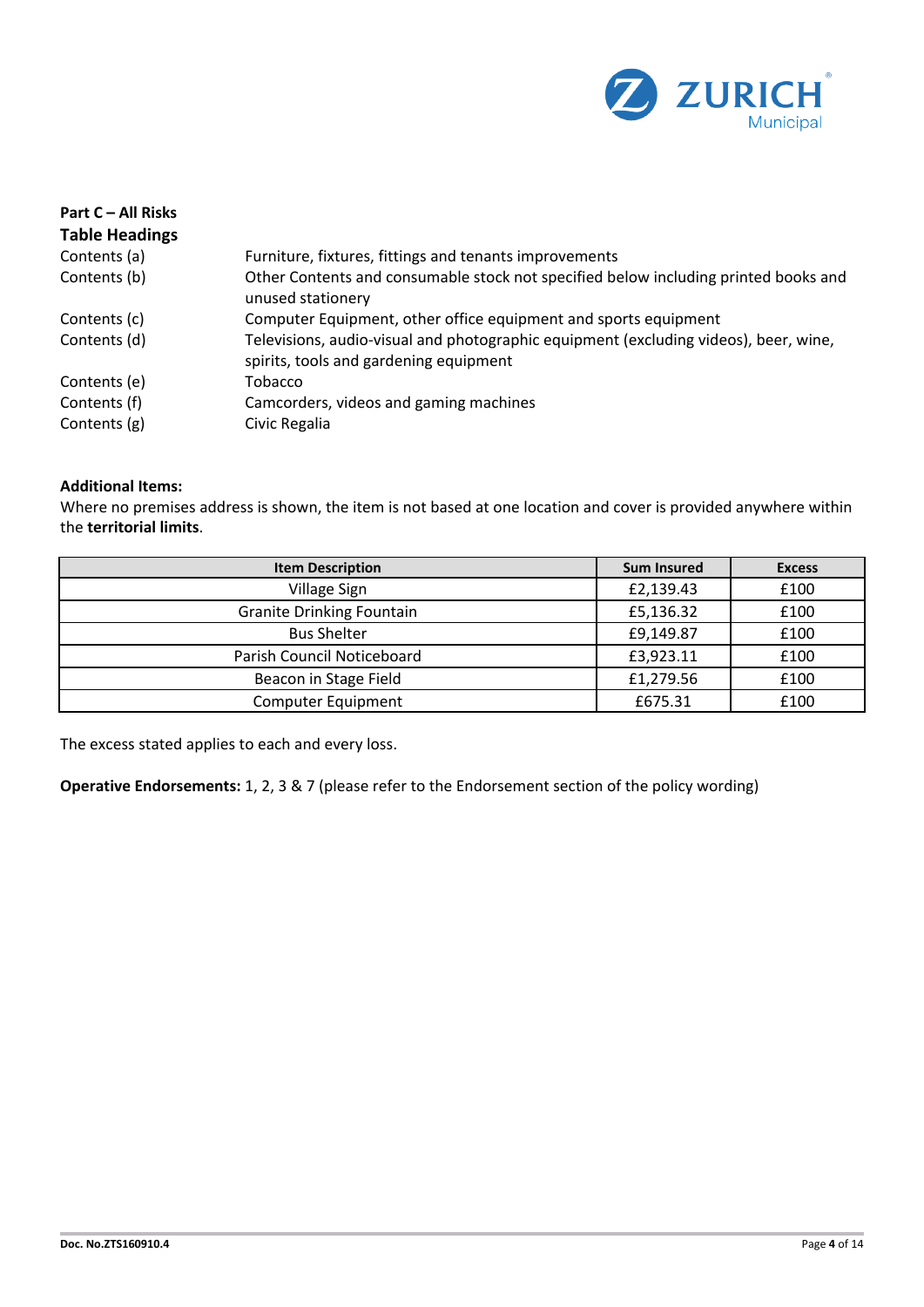

|     | Part D - Money                                                                                                                                                         |                    |
|-----|------------------------------------------------------------------------------------------------------------------------------------------------------------------------|--------------------|
|     |                                                                                                                                                                        | Limit any one loss |
|     | 1. Loss of Non-Negotiable Money in the situations specified in items $2(a)$ , $2(b)$ , $2(c)(i)$<br>and $2(c)(ii)$ :                                                   | £250,000           |
| (a) | 2. Loss of other Money:<br>in transit in the custody of any <b>Member</b> or <b>Employee</b> or in transit by registered<br>post (limit £250), or in a Bank Night Safe | £5.000             |
| (b) | in the private residence of any Member or Employee                                                                                                                     | £500               |
| (c) | in the <b>premises</b><br>(i) in the custody of or under the actual supervision of any Member or<br><b>Employee</b>                                                    | £5,000             |
|     | (ii) in locked safes or strongrooms                                                                                                                                    | £5,000             |
|     | (iii) in locked receptacles other than safes or strongrooms                                                                                                            | £250               |

## **Excess:** £50 each and every loss

**Personal Accident Assault Limits:** Stated in Section 3(c) of the policy wording

Operative Endorsements:

1.In respect of **Section 1 – Special Definitions**, the definition of Person Insured is extended to include any person between the ages of 16 and 90.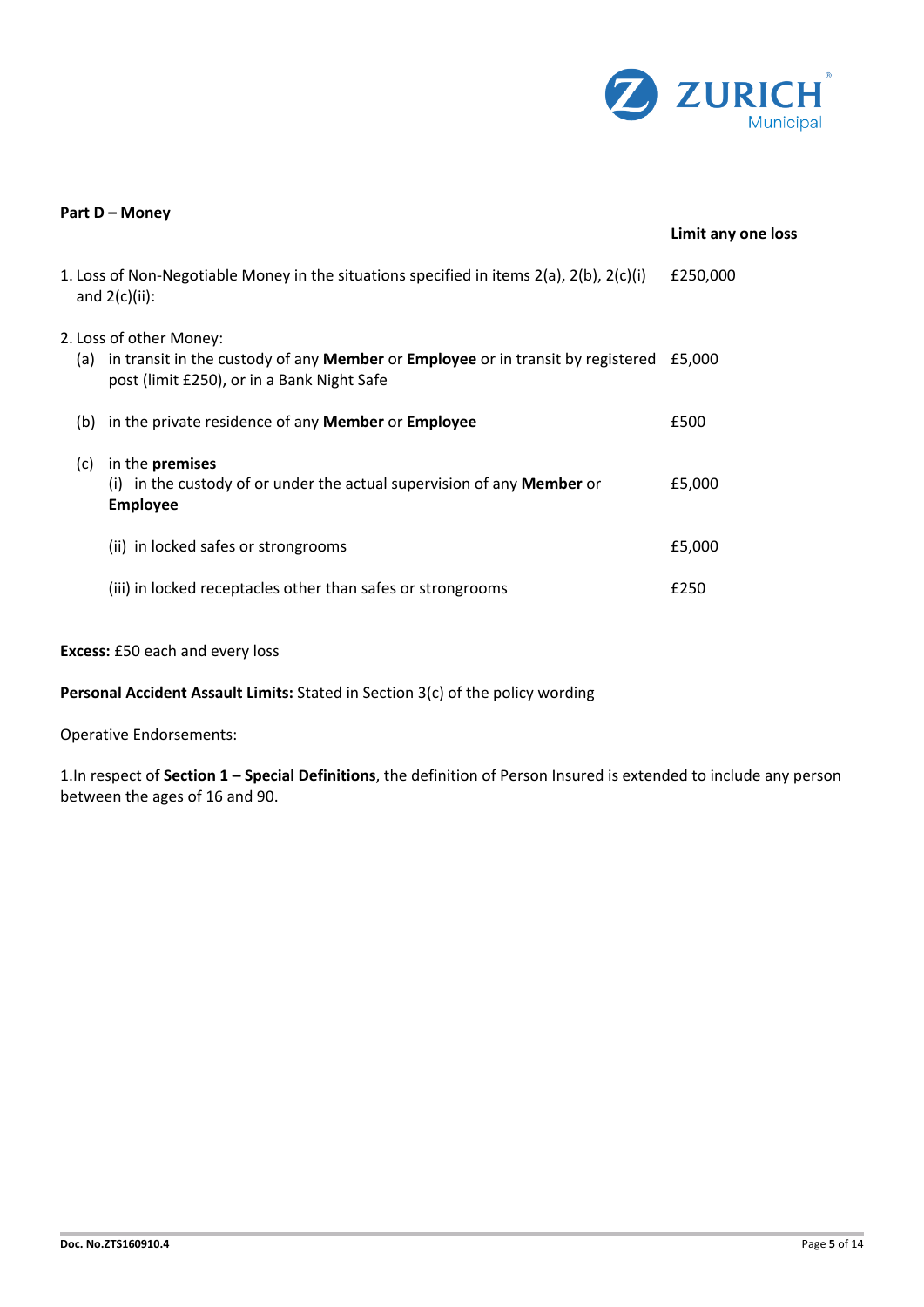

#### **Part E – Public Liability**

**Limit of Indemnity:** £12,000,000

**Excess:** £100 each and every claim in respect of Section 2(d)(ii)

#### **Operative Endorsements:**

1. Environmental Clean Up Costs. The following Special Definitions are added to Section 1:

#### **Clean Up Costs**

a) Testing for or monitoring of Pollution or Contamination

b) the costs of Remediation required by any Enforcing Authority to a standard reasonably achievable by the methods available at the time that such Remediation commences.

#### **Remediation**

Remedying the effects of Pollution or Contamination including primary, complementary and compensatory actions as specified in the Environmental Damage (Prevention and Remediation) Regulations 2009.

#### **Enforcing Authority**

Any government or statutory authority or body implementing or enforcing environmental protection legislation within the territorial limits.

#### **Cover**

With effect from 01 July 2009 or the inception of the policy if later, the **insurer** will indemnify the **insured** in respect of all sums including statutory debts that the **insured** is legally liable to pay in respect of Clean Up Costs arising from environmental damage caused by Pollution or Contamination where such liability arises under an environmental directive, statute or statutory instrument.

Provided always that:

- a) liability arises from Pollution or Contamination caused by a sudden, identifiable, unintended and unexpected incident which takes place in its entirety at a specific time and place during the Period of Insurance. All Pollution or Contamination which arises out of one incident shall be deemed to have occurred at the same time such incident takes place
- b) the **insurer**'s liability under this Extension shall not exceed £1,000,000 for any one occurrence and in the aggregate in any one Period of Insurance and will be the maximum the insurer will pay inclusive all costs and expenses. This limit will form part of and not be in addition to the Limit of Indemnity stated in the Schedule
- c) immediate loss prevention or salvage action is taken and the appropriate authorities are notified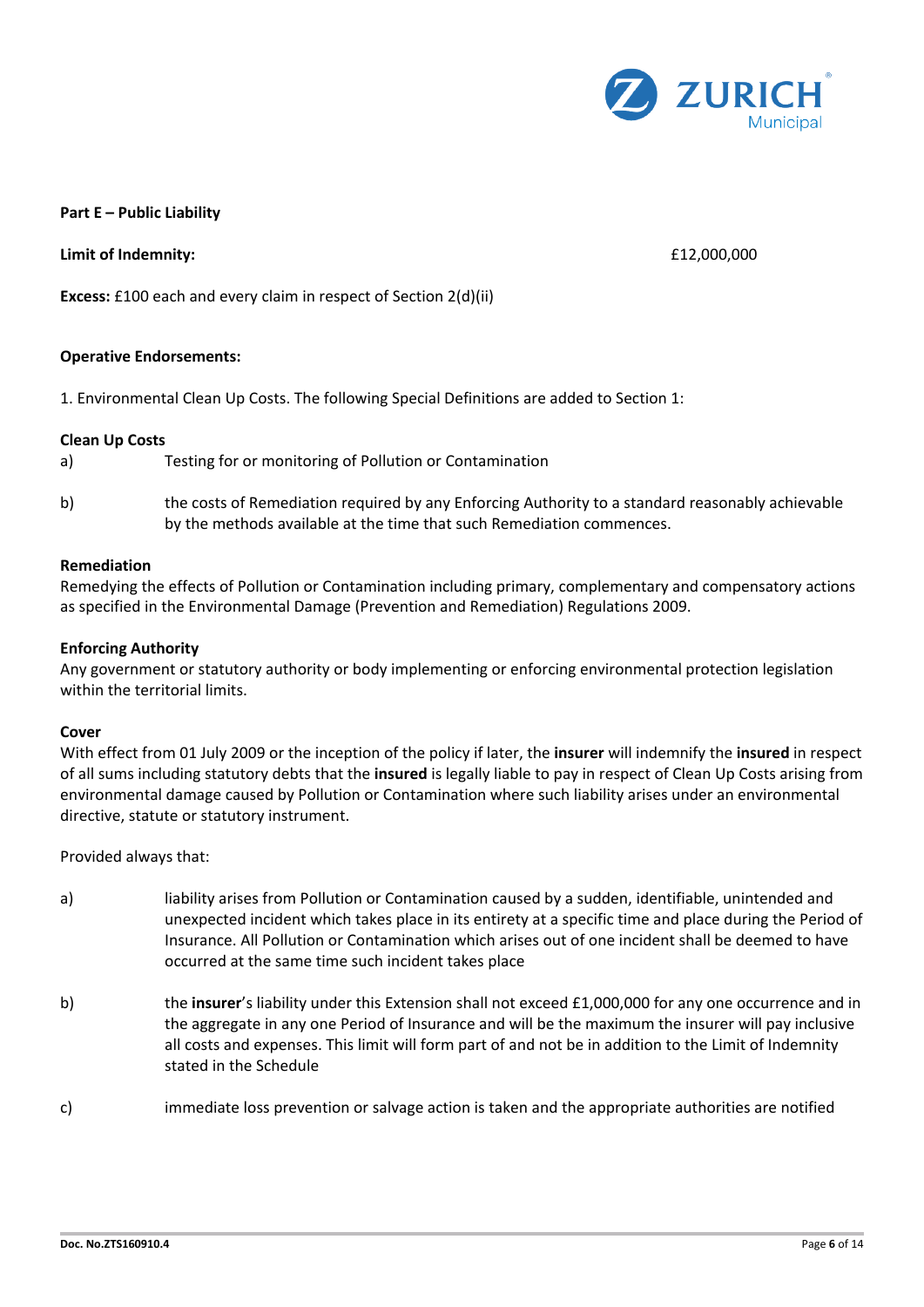

#### **Exclusions**

The **insurer** shall be under no liability:

- 1. in respect of Clean up Costs for **damage** to the **Insured's** land, premises, watercourse or body of water whether owned, leased, hired, tenanted or otherwise in the **insured's** care, custody or control
- 2. for **damage** connected with pre-existing contaminated property
- 3. for **damage** caused by a succession of several events where such individual event would not warrant immediate action
- 4. in respect of removal of any risk of an adverse effect on human health on the Insured's land, premises, watercourse or body of water whether owned, leased, hired, tenanted or otherwise in the **insured's** care, custody or control
- 5. in respect of costs in achieving an improvement or alteration in the condition of the land, atmosphere or any watercourse or body of water beyond that required under any relevant and applicable law or statutory enactment at the time Remediation commences
- 6. in respect of costs for prevention of imminent threat of environmental damage where such costs are incurred without there being Pollution or Contamination caused by a sudden, identifiable, unintended and unexpected incident
- 7. for **damage** resulting from an alteration to subterranean stores of groundwater or to flow patterns
- 8. in respect of costs for the reinstatement or reintroduction of flora or fauna
- 9. for **damage** caused deliberately or intentionally by the **insured** or where they have knowingly deviated from environmental protection rulings or where the **insured** has knowingly omitted to inspect, maintain or perform necessary repairs to plant or machinery for which they are responsible
- 10. in respect of fines or penalties of any kind
- 11. for **damage** caused by the ownership or operation on behalf of the **insured** of any mining operations or storage, treatment or disposal of waste or waste products other than caused by composting, purification or pre-treatment of waste water
- 12. for **damage** which is covered by a more specific insurance policy
- 13. for **damage** caused by persons aware of the defectiveness or harmfulness of products they have placed on the market or works or other services they have performed
- 14. for **damage** caused by disease in animals belonging to or kept or sold by the **insured**.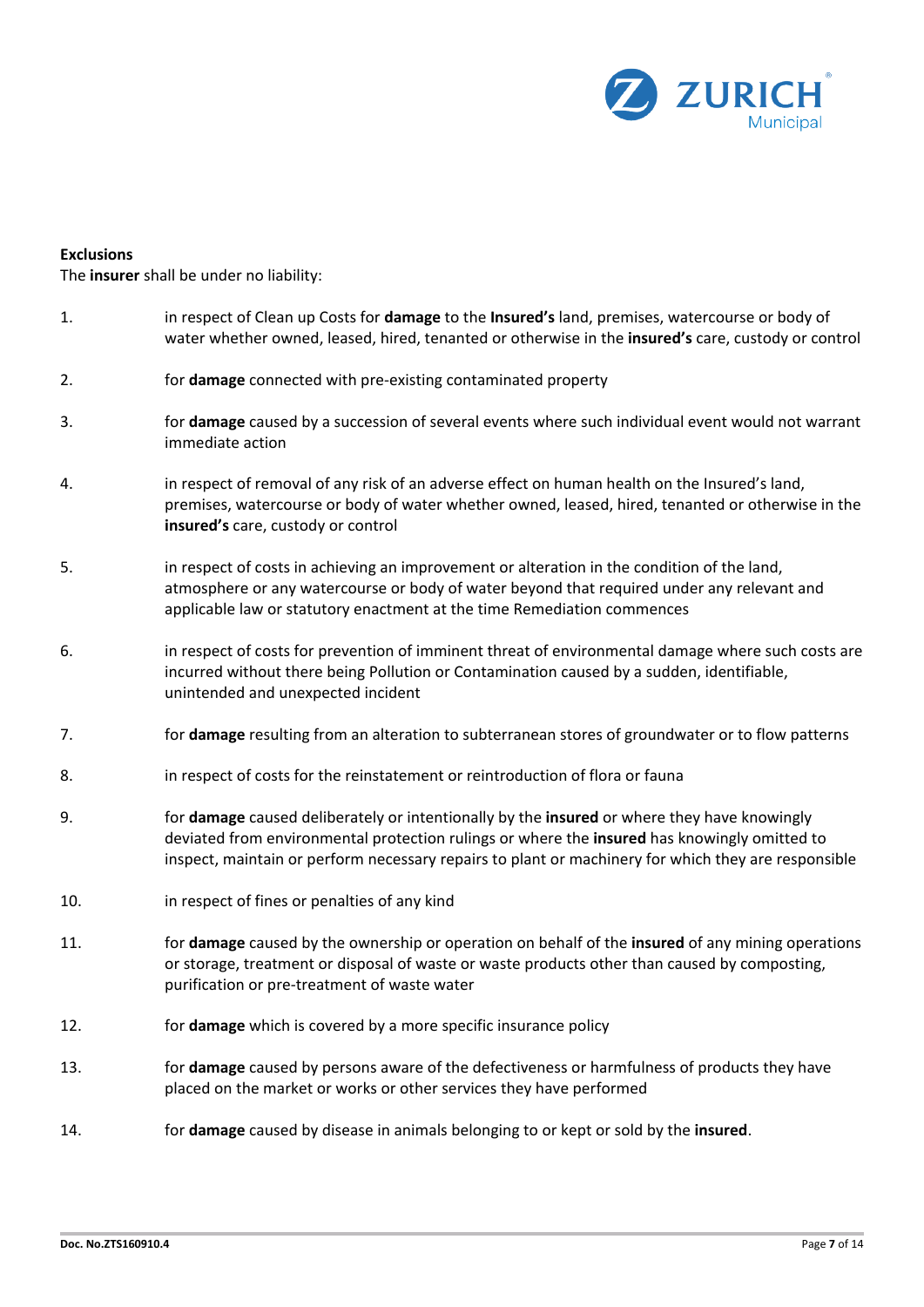

## **Part G – Employers Liability**

**Limit of Indemnity:**  $\qquad 600,000$ 

## **Operative Endorsements:**

None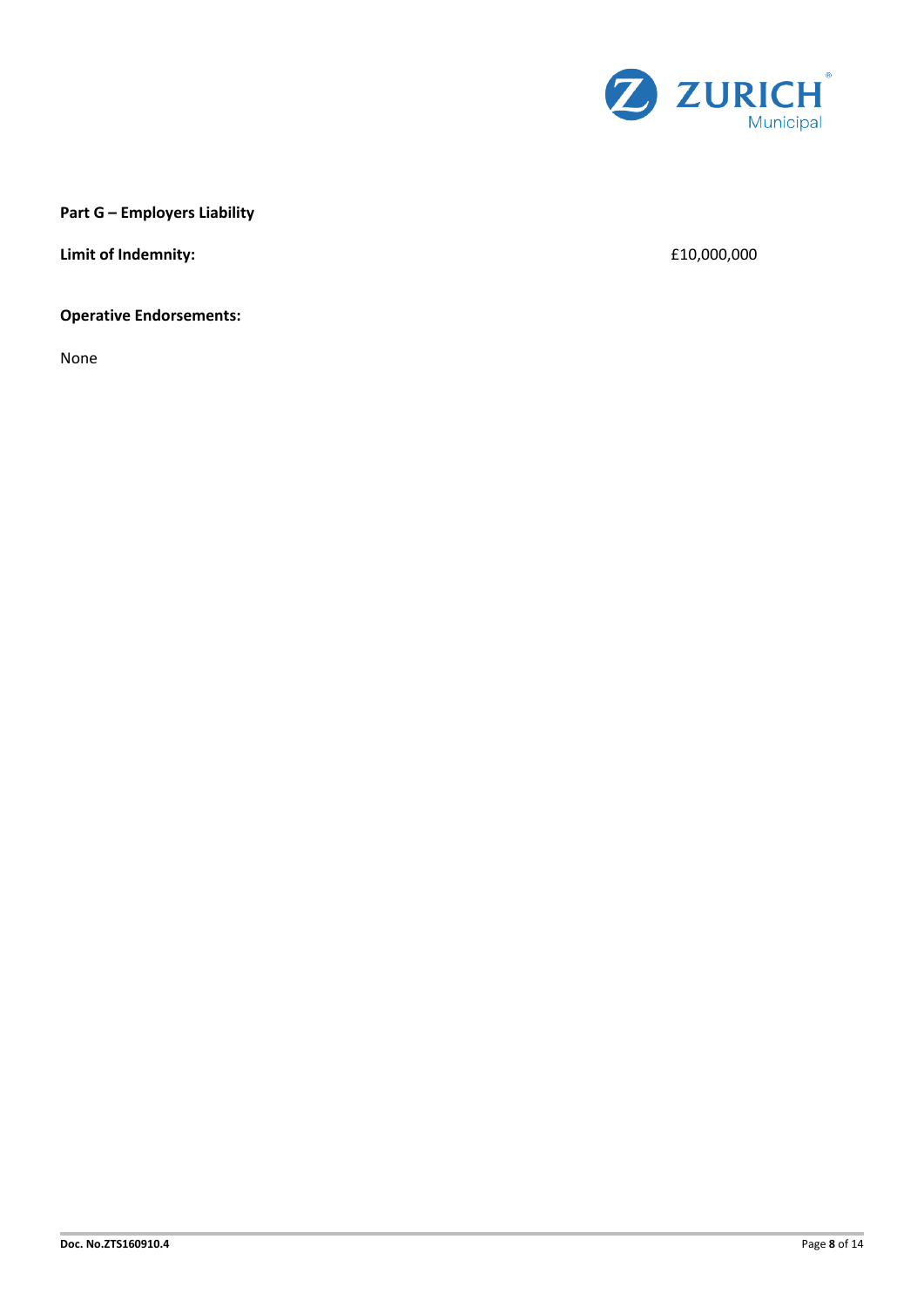

## **Part H – Libel and Slander**

**Sum Insured**  $\epsilon$  250,000

**Excess:** 10% each and every claim or £1,000 whichever is the lower

## **Operative Endorsements**

None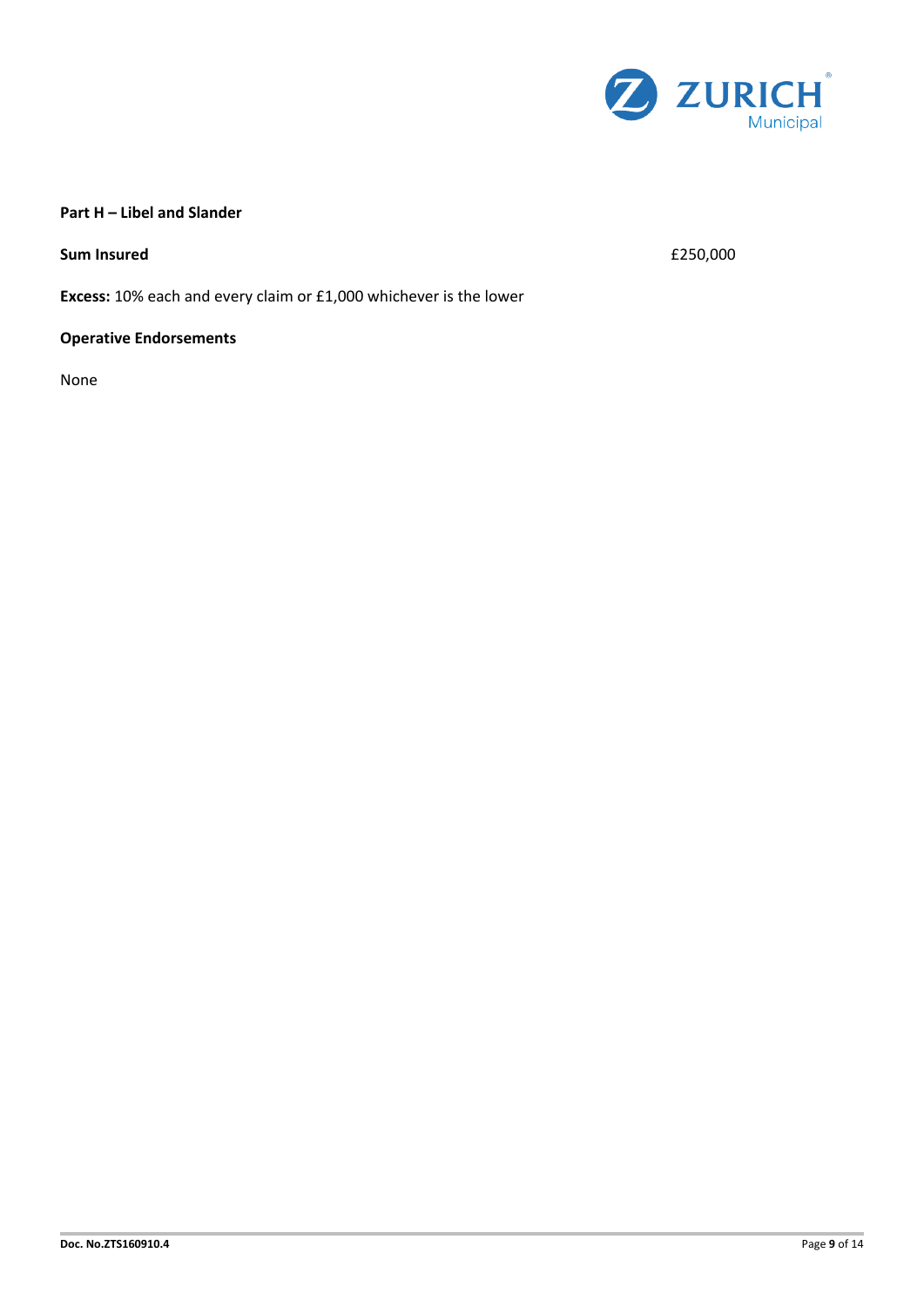

#### **Part N – Fidelity Guarantee**

## **Persons Guaranteed: Sum Guaranteed** All **members** and **employees E500,000**

**Excess:** £100 each and every loss

#### **Part O – Personal Accident**

Cover is limited to £500,000 any one person and £2,000,000 any one incident.

#### **Persons Insured:**

#### **Employees**

| Capital Sum |                                               | £100,000.00 |
|-------------|-----------------------------------------------|-------------|
| Weekly Sum  |                                               | £100.00     |
| Cover       | Sections 2 and 3 - Accident and Assault Cover |             |

#### **Directors/Councillors**

| Capital Sum |                                               | £100,000.00 |
|-------------|-----------------------------------------------|-------------|
| Weekly Sum  |                                               | £100.00     |
| Cover       | Sections 2 and 3 - Accident and Assault Cover |             |

#### Operative Endorsement:

1) Special Condition 4 of Section 5 is inoperative provided always that the **insurer** will not make any payment of any benefit or in respect of any expense or loss arising from any Person Insured who has attained the age of 90 years unless such expense or loss arises during the period of insurance during which the Person Insured attains the age of 90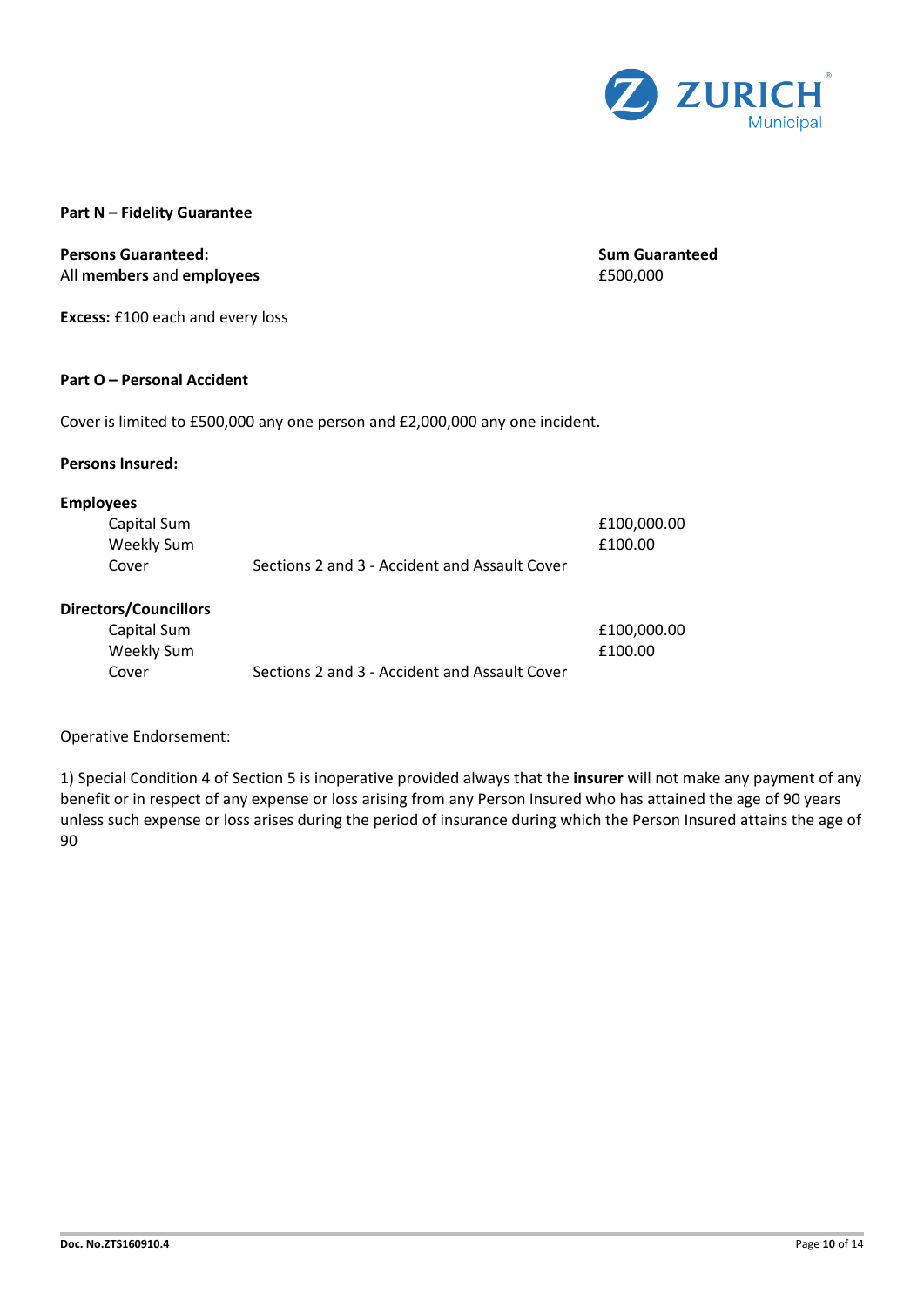

## **Part P – Legal Expenses**

| Section:                                       |               |
|------------------------------------------------|---------------|
| 3. Employment Disputes and Compensation Awards | Operative     |
| 4. Legal Defence                               | Operative     |
| 5. Property Protection and Bodily Injury       | Operative     |
| 6. Tax Protection                              | Operative     |
| 7. Contract Disputes                           | Not operative |
| 8. Statutory Licence Protection                | Not operative |
| Limit of Indemnity:                            | £100,000      |
| <b>Operative Endorsements</b>                  |               |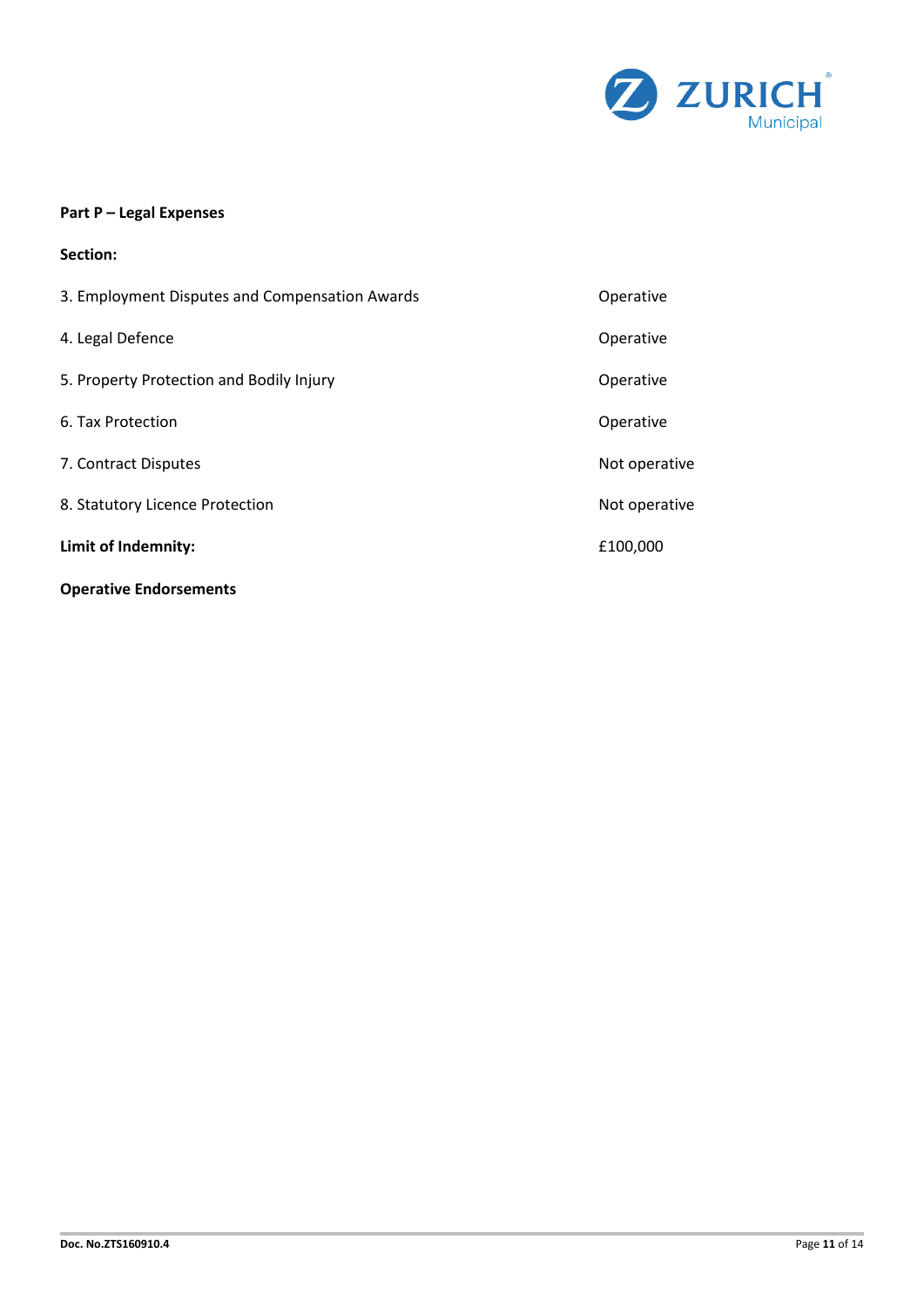

# General Notes

## 1. Fair presentation of the risk

You must make a fair presentation of the risk to us at inception, renewal and variation of your policy. This means that we must be told about all facts and circumstances which may be material to the risks covered by the policy and that you must not make a misrepresentation to us about any material facts. As part of your duty of fair presentation, you must ensure that the information detailed within the schedule is correct and complete. A material fact is one which would influence the acceptance or assessment of the risk. If you have any doubt about facts considered material, it is in your interests to disclose them to us.

Failure to make a fair presentation of the risk could result in the policy either being avoided, written on different terms or a higher premium being charged, depending on the circumstances surrounding the failure to present the risk fairly.

This policy is compliant with the principles of the Insurance Act 2015 law reforms. It also incorporates an 'opt out' which has the aim to promote good customer outcomes. We have opted-out of the 'proportionate reduction of claim remedy' available to insurers under the Insurance Act 2015. This means that in cases of non-disclosure or misrepresentation which are neither deliberate nor reckless, if we would have charged an additional premium had we known the relevant facts, we will charge that premium and pay any claims in full rather than reducing claims payments in proportion to the amount of premium that would have been charged.

We believe that our 'additional premium approach' should, in most situations, be more favourable to our customers when compared to the proportionate reduction of claim remedy. Our additional premium approach does not affect our right to apply the other remedies available under the Act for non-disclosure or misrepresentation.

## 2. Cancellation

All insurance policies run for a fixed period of time. The Insured can terminate an insurance contract verbally or in writing at any time by calling 0800 917 9531 or emailing Customers.team@uk.zurich.com. Zurich may cancel the policy by giving 30 days' notice in writing. In such an event the insured will be entitled to a return of premium in respect of the unexpired portion of the period of insurance.

If you cancel your policy before the start date, you will be entitled to a full refund of premium. If you cancel within 14 days of the start date, you will be entitled to a full refund of premium, providing no claim has been made. After 14 days, if no claim has been made, we may offer a full or partial refund, depending on the time the policy was on risk and the circumstances at the time of the cancellation request. Please note, a cancellation charge of £50 may be applied.

## 3. Bonus and fee structure

Employees and businesses who work for ZIP UK are remunerated in various different ways for selling insurance contracts. Employees receive a basic salary and also receive a bonus based on a number of factors, including the achievement of sales and quality targets. Businesses which work for the insurer on an outsourced basis receive a fee and also additional payments based on a number of factors, including the achievement of sales and quality targets.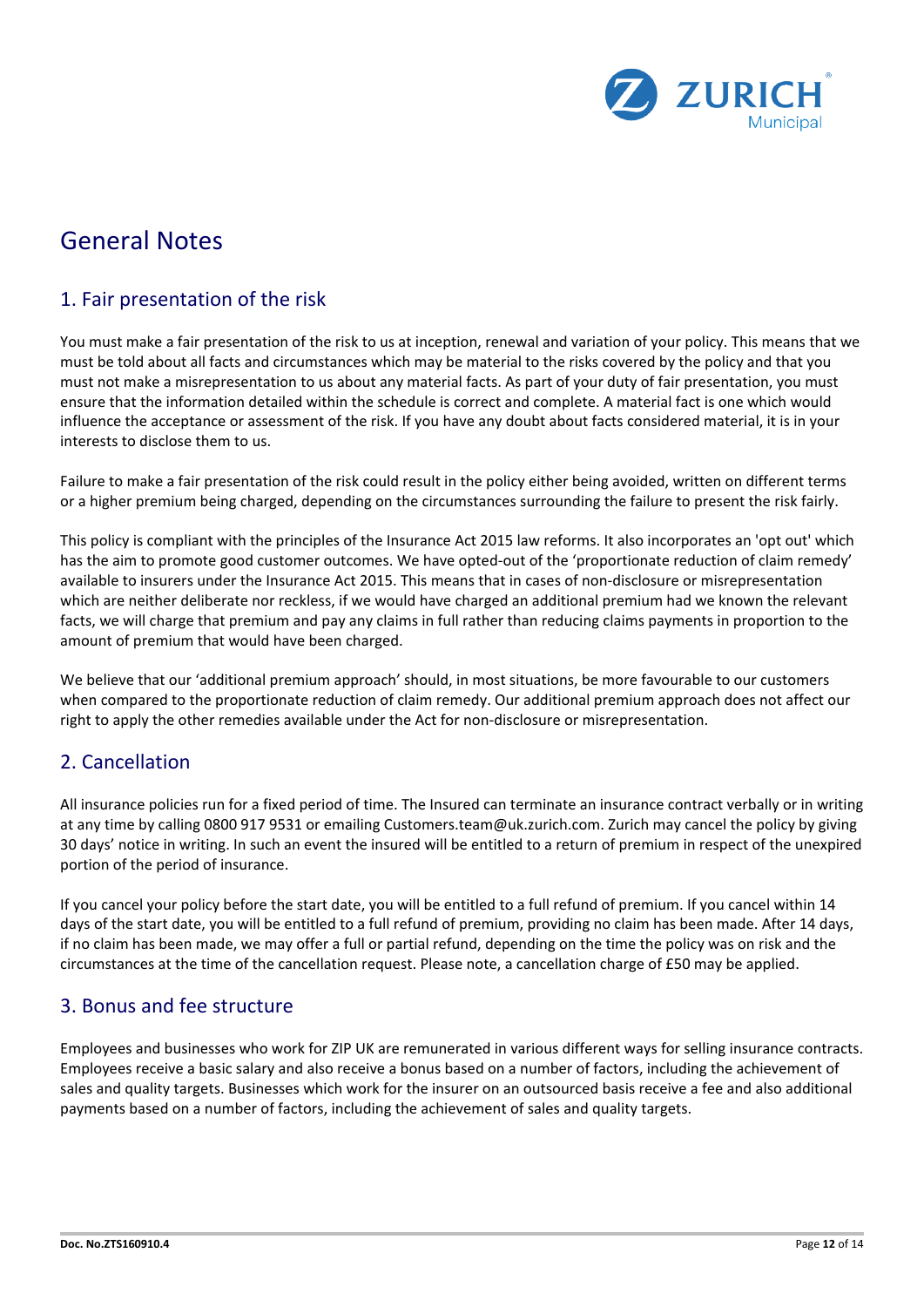

# Claims contact information

If you need advice on a claim, it is important that you speak to the appropriate specialist. Claims specialists are available to discuss your cover and advise you on how to make a claim. Their contact details are:

| <b>Type of Claim</b>                   | <b>Claims</b> | <b>Claims contact details</b> |                                                                                          |  |
|----------------------------------------|---------------|-------------------------------|------------------------------------------------------------------------------------------|--|
|                                        | team          |                               |                                                                                          |  |
| Buildings, contents including "All     |               | Tel:                          | 0800 028 0336                                                                            |  |
| Risks" Items                           |               |                               |                                                                                          |  |
| <b>Business interruption</b>           | Property      | Email:                        | farnboroughpropertyclaims@uk.zurich.com                                                  |  |
| Money                                  | Claims        |                               |                                                                                          |  |
| Works in progress                      |               | Address:                      | Zurich Municipal Property Claims, Zurich Financial Services,                             |  |
|                                        |               |                               | PO Box 3303, Interface Business Park, Swindon, SN4 8WF                                   |  |
| Public liability                       |               | Tel:                          | 0800 876 6984                                                                            |  |
| <b>Employers liability</b>             |               |                               |                                                                                          |  |
| Personal assault under Money           |               | Email:                        | fnlc@uk.zurich.com (new claims)                                                          |  |
| Personal accident                      |               |                               | zmflc@uk.zurich.com (subsequent correspondence)                                          |  |
| Financial and administrative liability | Liability     |                               |                                                                                          |  |
| Professional negligence                | Claims        | Address:                      | Zurich Municipal Casualty Claims, Zurich House, 1 Gladiator                              |  |
| <b>Hirers liability</b>                |               |                               | Way, Farnborough, Hampshire, GU14 6GB (DX 140850,                                        |  |
| Fidelity guarantee                     |               |                               | Farnborough 4)                                                                           |  |
| Libel and slander                      |               |                               |                                                                                          |  |
| Engineering insurance                  |               |                               |                                                                                          |  |
| Engineering - Deterioration of stock   |               |                               |                                                                                          |  |
| <b>Business travel</b>                 |               |                               |                                                                                          |  |
| Motor                                  |               | Tel:                          | 0800 916 8872 (new motor claims)                                                         |  |
|                                        |               |                               | 0800 232 1913 (customer damage)                                                          |  |
|                                        | Motor         |                               |                                                                                          |  |
|                                        | Claims        | Email:                        | zmmotorclaimsoffice@uk.zurich.com                                                        |  |
|                                        |               |                               |                                                                                          |  |
|                                        |               | Address:                      | Zurich Municipal Motor Claims, PO Box 3322, Interface<br>Business Park, Swindon, SN4 8XW |  |
| Legal Expenses                         | DAS Legal     | Tel:                          | 0117 934 2116 (Switchboard)                                                              |  |
|                                        | Claims        |                               |                                                                                          |  |

## General claims procedure

This is a description of the general claims procedure you will need to follow:

- 1. Contact the relevant claims office, to notify the claim
- 2. If necessary, a claim form will be sent out to you for completion, or you will be asked to send details in writing
- 3. In the event of uncertainty, please call the relevant office for guidance.
- 4. Out of hours/Emergency Property losses please contact 0800 028 0336
- 5. Track open claims on-line at: https://www.zurich.co.uk/municipal/existing-customers